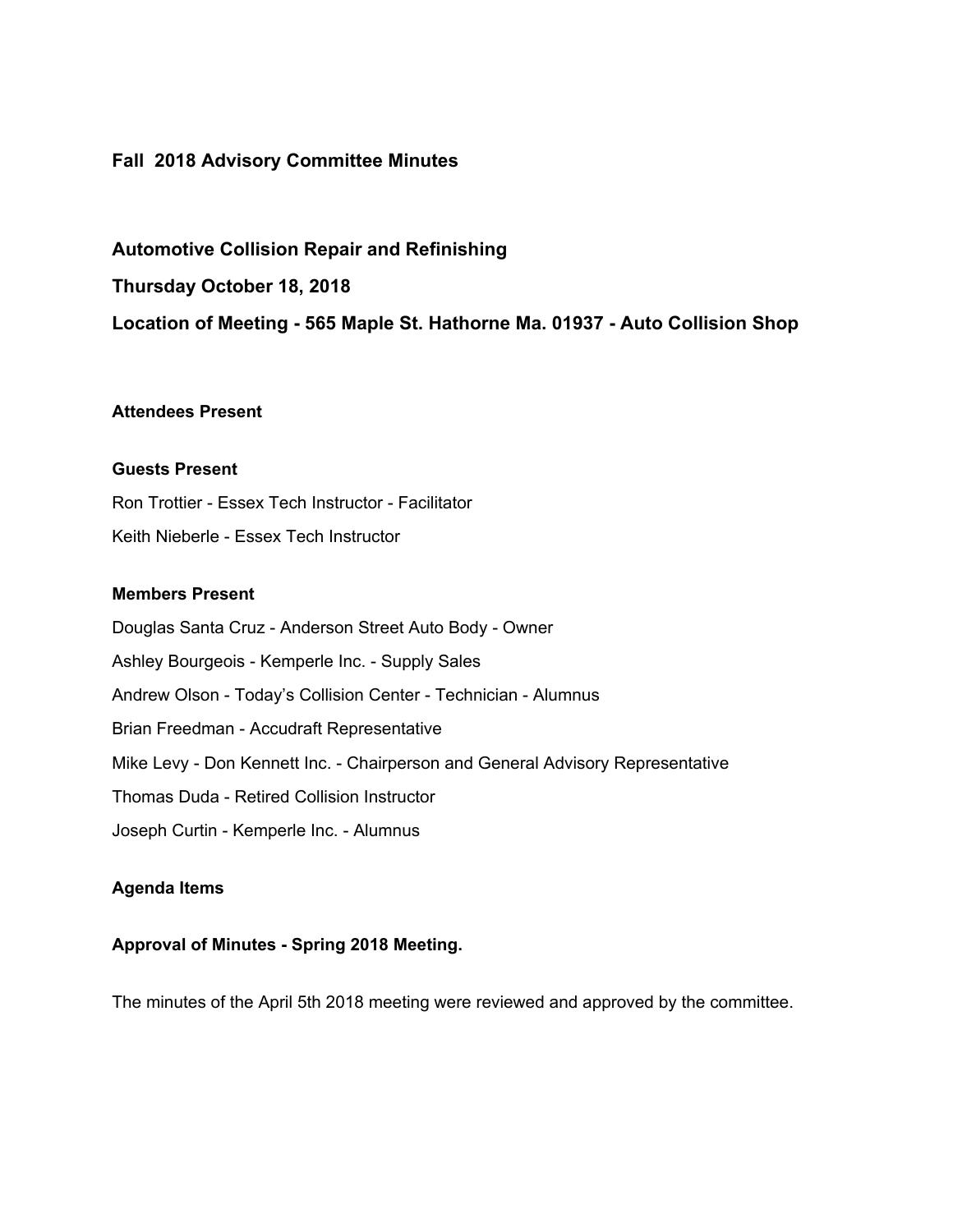#### **Review Shop/Laboratory Facilities and Equipment**

The committee toured the shop facility and verified that all the current equipment in the shop are up to industry standards. The committee viewed the current vehicles in the shop and their various stages of repair. The committee agreed that they had a very high rate of educational value for our students. The committee also noted that these are the type of repairs that they feel an entry level technician should be proficient in upon graduation of the program.

#### **Annual Programmatic Review**

The committee reviewed the Annual Programmatic Review form and completed it. They did note that the welding equipment ventilation was not fully installed at this time.

#### **Data Review**

The committee reviewed this years budget and felt that it was adequate to supply the students with what they would need throughout the year.

### **National Program Standards**

The committee was informed that the students are still completing the I-CAR intro series as well as completing their I-CAR Pro-Level 1 Certifications in both refinishing and non-structural repairs. I-CAR continues to set the National Standard for collision repair.

# **Student Enrollment/Placement**

The committee was informed of our current enrollment numbers. The committee continues to be confused with the fact that their are so many students that are on the waiting list to come to Essex North Shore "why aren't the open spots in Collision being filled?" The committee was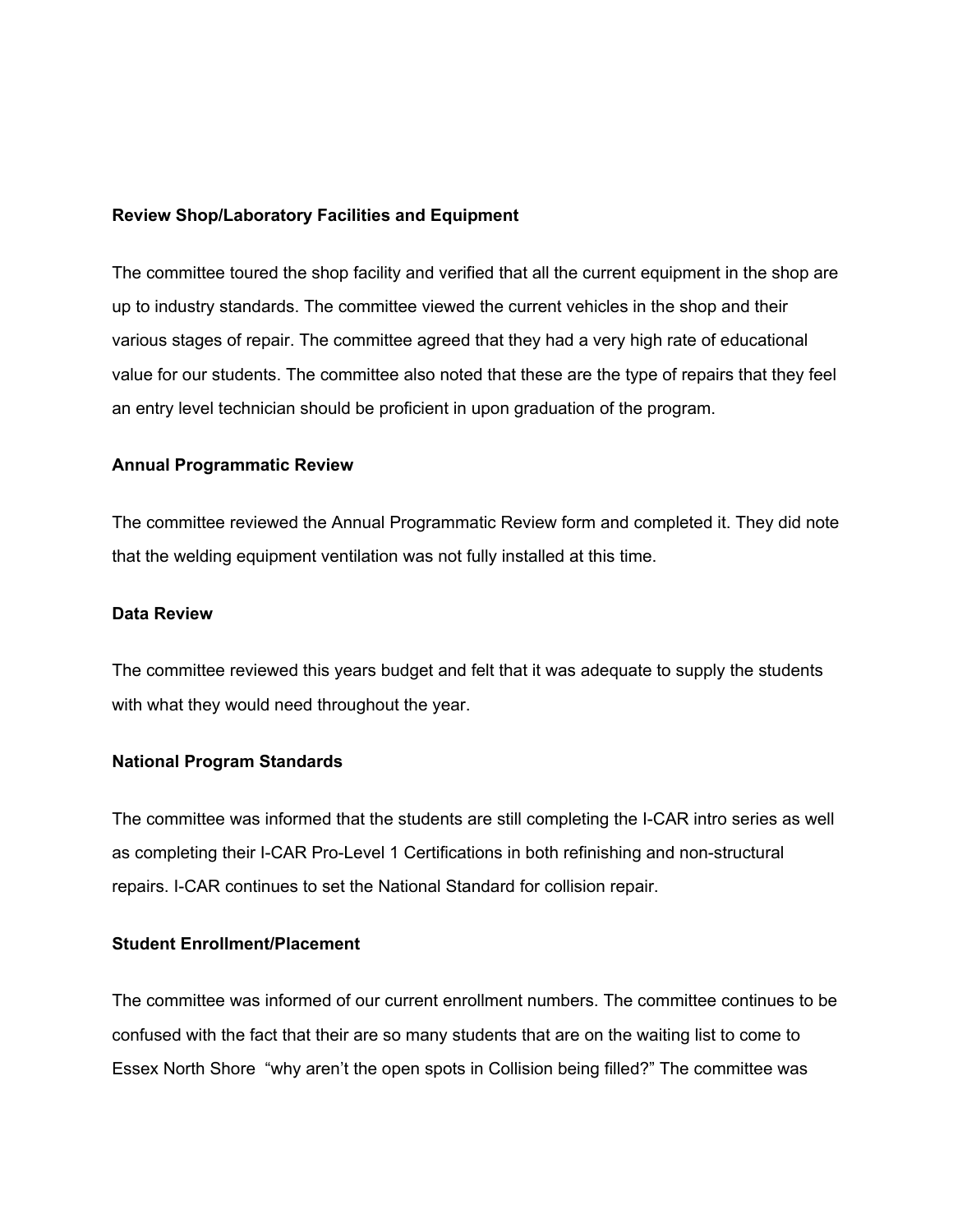informed that two 10th grade students have transferred in this year and that we are hoping that this is just a start of things to come. The committee was informed that we have two seniors currently on Coop with a third that will be starting shortly.

Mr. Santa Cruz stated that he has enjoyed participating in the coop program and that he has enjoyed "helping a student grow and contribute to their education."

### **New Trends in the Occupational Area**

The committee discussed the trends that they are currently seeing in the industry. The committee pointed out the increased use of aluminum and the use of tinted clear-coats becoming more popular with many manufactures.

# **Employment Outlook**

The committee just can't say enough about the current demand for collision technicians. So many shops in the area are looking for quality help. Mr. Santa Cruz even took it upon himself to seek out Secretary Acosta. He gave her his business card and is hoping to have a conversation in the future to discuss the need for technicians in the collision industry.

### **New Business**

The committee reviewed the new related/theory curriculum maps which have been updated to coincide with our new textbooks. The committee was in favor of the new related/theory curriculum maps and approve of their implementation.

The committee was informed of the great success of last springs Auto Expo car show. Funds were raised to help purchase tools for two graduating seniors. Thanks went out to our sponsors, Kelly Motor Group, Don Kennett Inc, and P&G Auto Body Supply.